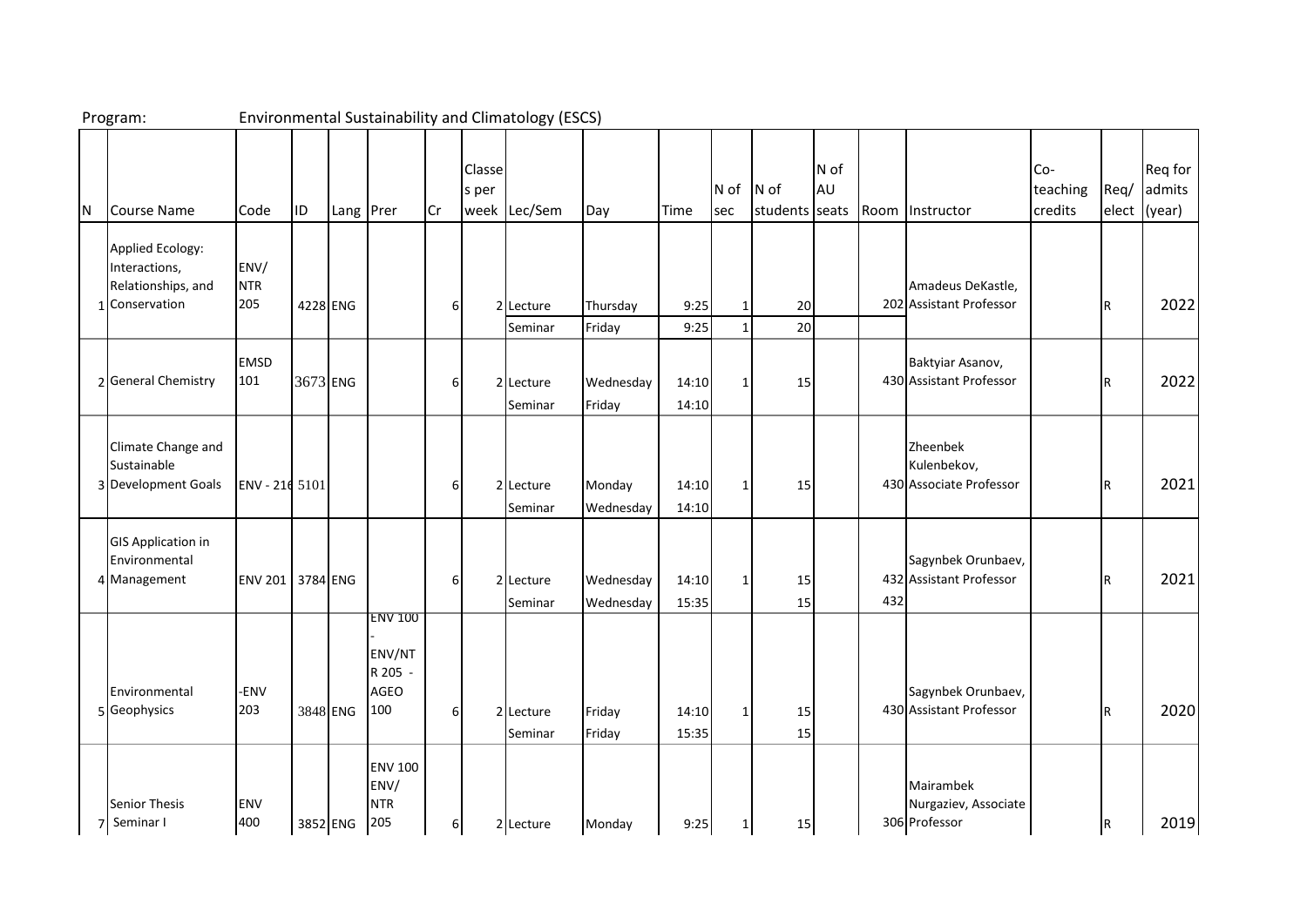|                                                                                     |                      |          |            |                                                |          | Seminar              | Wednesday           | 9:25           |              | 15       |                                                        |     |      |
|-------------------------------------------------------------------------------------|----------------------|----------|------------|------------------------------------------------|----------|----------------------|---------------------|----------------|--------------|----------|--------------------------------------------------------|-----|------|
| <b>Water Resource</b><br>System Planning and<br>8 Management                        | ENV<br>304           | 3844 ENG |            | <b>MAT 130</b><br>MAT-<br>129.1<br>MAT-<br>233 | $6 \mid$ | 2 Lecture<br>Seminar | Monday<br>Wednesday | 12:45<br>12:45 | $\mathbf{1}$ | 15<br>15 | Zheenbek<br>Kulenbekov,<br>430 Associate Professor     | IR. | 2019 |
| Internship: Research<br>9 Project II                                                | ENV<br>300           | 3853 ENG |            | <b>ENV 204</b>                                 | 3        | 1 Seminar            | Tuesday             | 17:00          | 1            | 15       | Baktyiar Asanov,<br>430 Assistant Professor            | R   | 2019 |
| Trees, Forests and<br>10 Sustainability                                             | <b>ENV</b><br>200.0  | 5106     | <b>ENG</b> |                                                | 6        | 2 Lecture<br>Seminar | Tuesday<br>Thursday | 14:10<br>14:10 | $\mathbf{1}$ | 15<br>15 | Philippe Boizeau,<br>406 Assistant Professor           | E   |      |
| Green Spaces in<br>11 Urban Development                                             | ENV/NT<br>IR.<br>210 | 4591 ENG |            |                                                | 6        | 2 Lecture<br>Seminar | Tuesday<br>Thursday | 12:45<br>12:45 | $1\vert$     | 15<br>15 | Philippe Boizeau,<br>406 Assistant Professor           | IE. |      |
| Introduction to<br>Environmental<br>Management and<br>Sustainable<br>12 Development | ENV 100 3259 ENG     |          |            |                                                | 6        | 2 Lecture<br>Seminar | Monday<br>Wednesday | 10:50<br>10:50 | $1\vert$     | 20       | Mairambek<br>Nurgaziev, Associate<br>306 Professor     | E   |      |
| Environmental and<br>social impact<br>13 assessment                                 | ENV<br>200           | 3675 ENG |            |                                                | $6 \mid$ | 2 Lecture<br>Seminar | Tuesday<br>Thursday | 10:50<br>10:50 | 1            | 20<br>20 | Mairambek<br>Nurgaziev, Associate<br>306 Professor     | E   |      |
| Environmental<br>14 Health and Safety                                               | ENV-205 5367 ENG     |          |            |                                                | 6        | 2 Lecture            | Monday<br>Thursday  | 15:35<br>15:35 | $1\vert$     | 20<br>20 | Kubatbek Muktarbek<br>uulu, Assistant<br>405 Professor | E   |      |